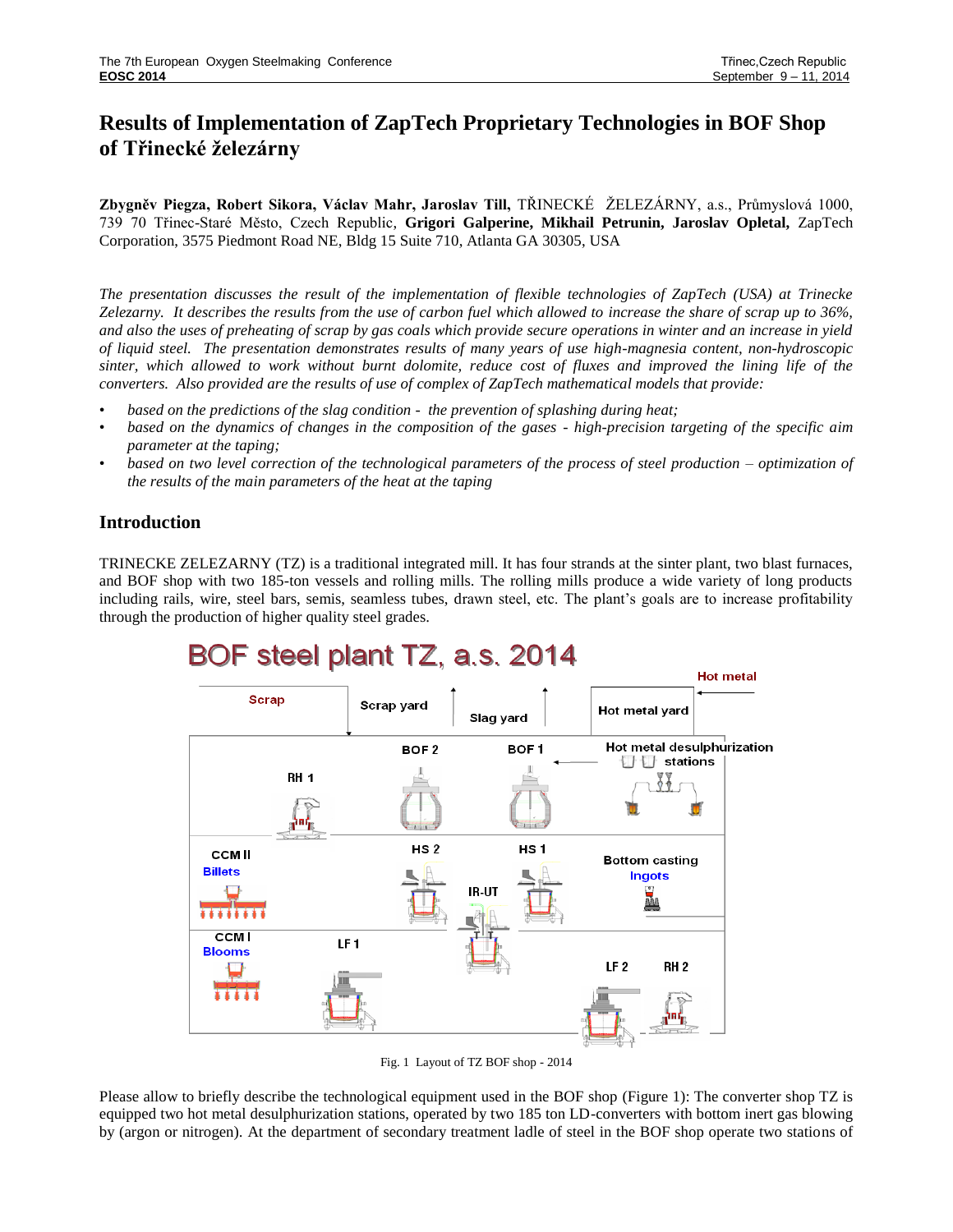homogenization, two unit ladle-furnace, and chemical heating station. Steel vacuum degassing is available in a twostation RH-type. There are two continuous caster the bloom caster (5 streams) for range 300 x 350 mm, 320 mm diameter circle, 410 mm, 470 mm or 525 mm, and billet caster (8 streams) to 150 x 150 mm range. Part of the production is poured into ingots using the bottom casting.

The cooperation between TRINECKE ZELEZARNY and ZapTech started in 1998. At that time, TZ BOF shop was experiencing several serious limitations and problems, including:

- productivity which strongly depended on hot metal supply this was especially problematic since the plant planned overhaul of one of the two blast furnaces;
- high content of phosphorus and sulfur;
- large ranges of physical and chemical heat of hot metal which made difficult the production of high quality steel and required two-stage technology of steel production, etc.

All attempts to substantially change the results of the BOF shop operations through the use of the fuel were unsuccessful. Developed by ZapTech proprietary technologies, so-called "Z-BOP Technologies" were designed to solve similar problems. Therefore, in 1998, Z-BOP Technologies was licensed from ZapTech, which started long-term TRINECKE ZELEZARNY and ZapTech cooperation.

#### **Phase 1**

During the Phase 1, the first technology implemented was "basic Z-BOP model for calculation of charge, fluxes, and oxygen for heat and steel making technology using the optimum quantity of solid carbon-containing fuel (coke).

Z-BOP Technologies opened possibility of highly effective use of large quantity of carbon-contained fuel. At the same time, ZapTech's proprietary methods for slag forming allowed to produce high quality steel (low content of sulfur and phosphorus) and to increase yield, as a result, significantly increased share of scrap in metallic charge, to increase flexibility of the operations of the BOF shop, increase yield and improve the quality of steel. All of these processes were part of Phase 1 of the cooperation. (Figure 2)

The introduction of this technology has enabled the BOF shop to work with higher consumption of scrap metal even at lower physical and chemical heat of hot metal, respectively maintaining the required level of production. Economic effect in this period was 1.5 -2.0 USD/ t.



Fig. 2 Phases of implementations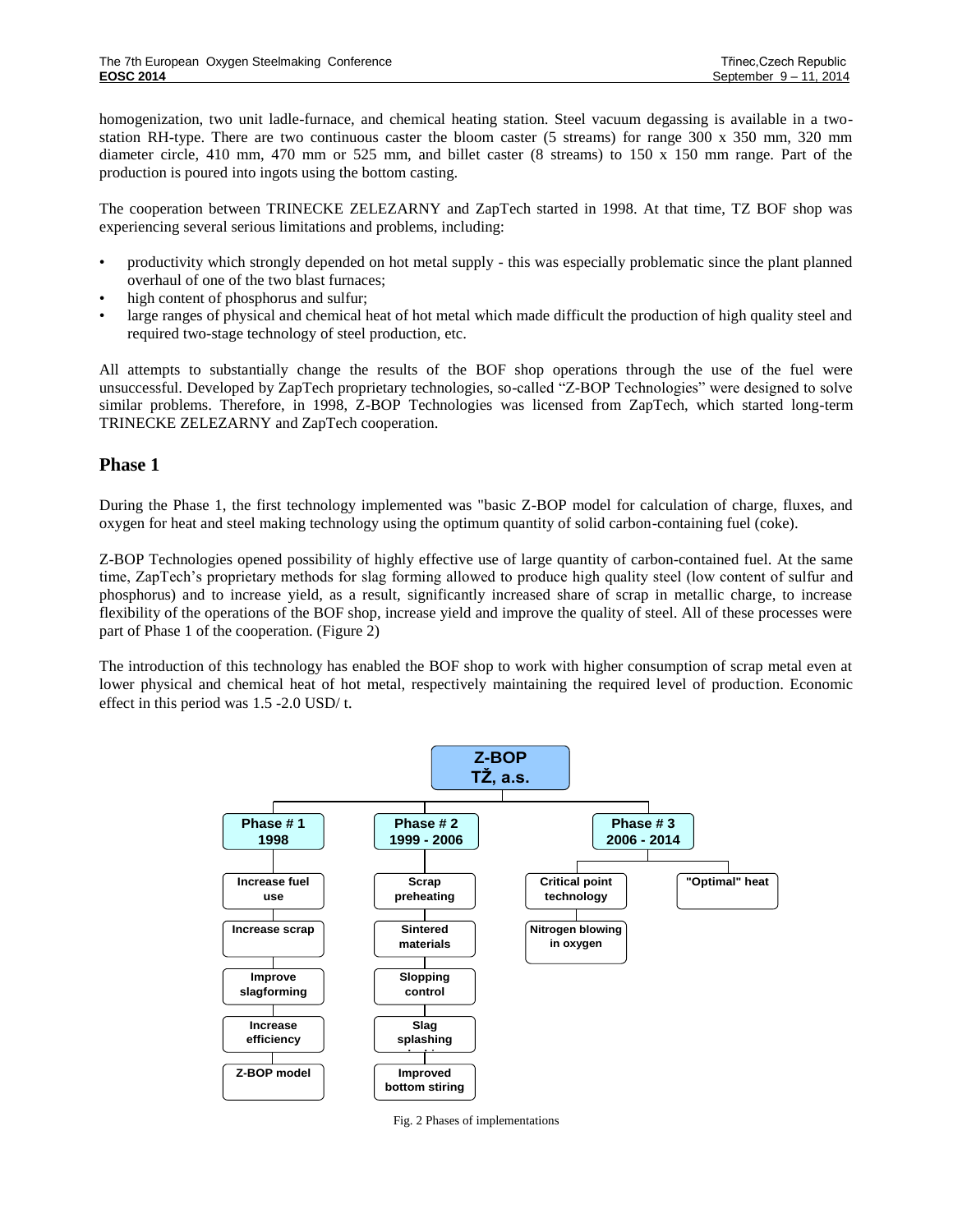#### **Phase 2**

After the initial implementation of Z-BOP technologies, ZapTech's additional proprietary technologies were implemented: the proprietary preheating technology, technology for slopping prediction and control, slag-splashing technology for vessel maintenance and sintered flux material production and use. It should be noted that prior to that phase, all heats were conducted in two-stages because hot metal contained P  $(0.070 - 0.140\%)$ , Si  $(0.40 - 1.45\%)$  and  $S(0,010-0,050\%)$ . At a result, at that time, the steel production was characterized by:

- unstable process pace;
- low yield;
- low scrap portion in metallic charge;
- high consumption of slag forming materials and alloys;
- low lining life:
- low lining life of the bottom plugs;
- high tap to tap time.

Despite the significant increase in share of scrap in metallic charge and use of larger volume of fuel, the implementation of Zaptech's proprietary Z-BOP technologies allowed TZ BOF shop to stabilize the process of steel production, to increase flexibility in consumption of hot metal, and to increase yield and lining life.

In 1999, the optimization of the types of fuels used in the production was completed and new type of the fuel was introduced as well as the technology of scrap preheating with gaseous coals was implemented. Coke was replaced by anthracite to reduce sulfur content and to increase quantity of carbon-containing fuel the allowed in the heat. The use of anthracite permitted to reduce the impact of the humidity, to increase the speed of fuel charging (Figure 3), to increase the effectiveness of use of heat during the process, to reduce the content of sulfur and nitrogen in the steel before taping.



Fig. 3 Efficiency of carbonaceous use in spring time

## **Scrap Preheating**

ZapTech's proprietary Scrap preheating technology was implemented in TZ in 1999. One of the construction conditions of TZ BOF shop is the ability to conduct blow on only one of the two BOFs. This ability presented a potential for use of ZapTech's proprietary technology for preheating scrap with bituminous coal in BOF shop.

Z-BOP preheating technology has two modules: short preheating (3-4 min) and regular scrap preheating (depending on the required share of scrap - 6 minutes or more). For an ongoing use at TZ, taking into account specifics of TZ BOF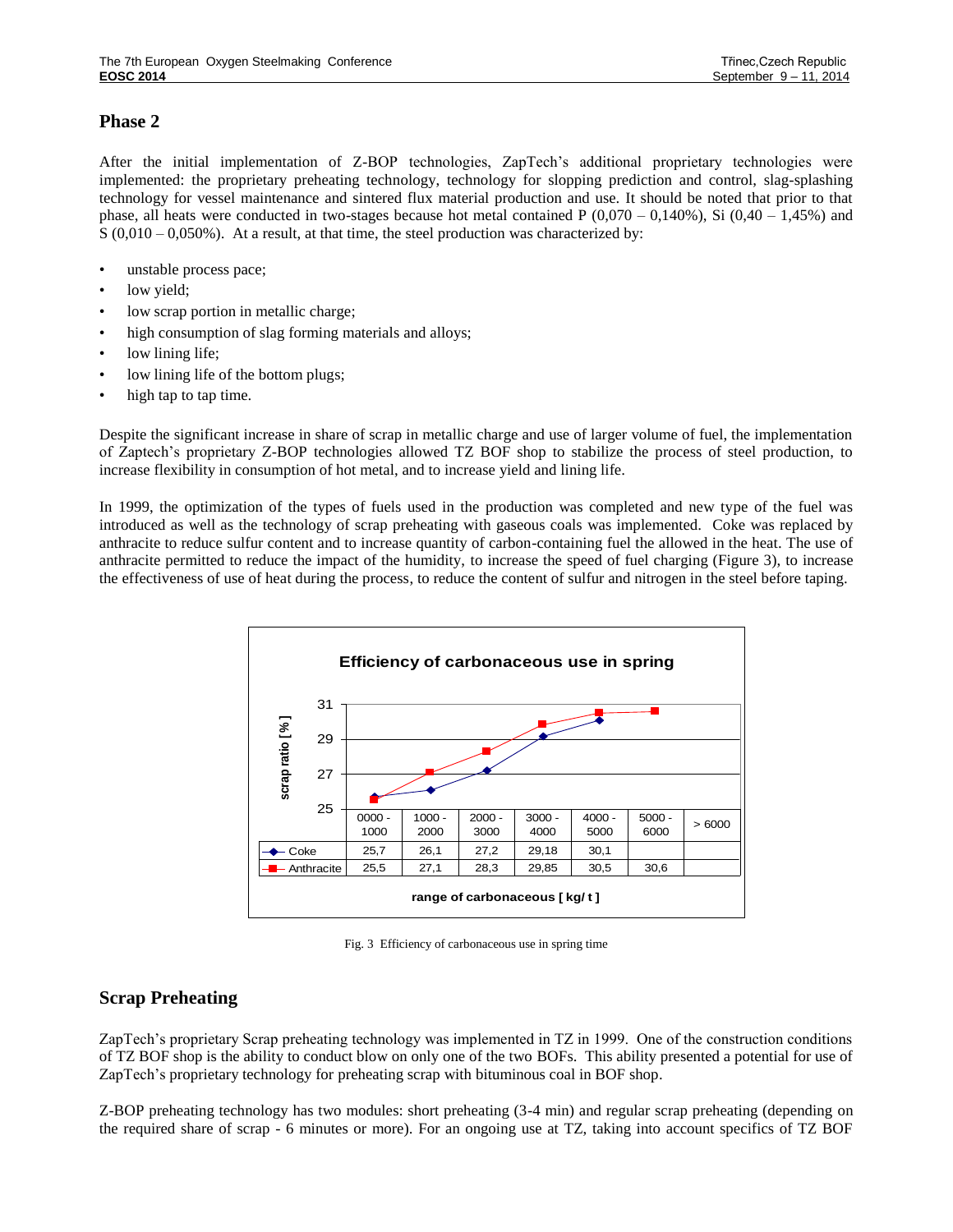shop, the short preheating module was implemented. Use of this module provided safety of loading of hot metal in the winter conditions, as well as additional increase  $(2-3\%)$  of share of scrap without any changes in the content of sulphur and nitrogen in the steel.

Figure 4 shows the changes to the content of scrap as a result of use of the preheating stage. It should be noted that the effectiveness of the use of bituminous coal at that stage significantly exceeds the average level of effectiveness of the use of anthracite in the BOF heat. Because of the high effectiveness of this operation, almost 70-80% of the heats in subsequent years are done using this technology (Figure 5).



Fig. 4 Efficiency of carbonaceous use at scrap preheating



Fig. 5 Scrap preheating evolution

Average scrap ratio at TZ BOF shop prior to the implementation of ZapTech's technologies was approximately 23-25%. After the implementation of ZapTech's flexible technologies, the share of the scrap used in the BOF heat at the shop for many years was averaged at 28%, with some grades of steel using 34%. Changes in the assortment of the produced steel (more complicated grades of steel) and higher cost of scrap, fuel and oxygen forced TZ to change its strategy toward optimization of the share of scrap.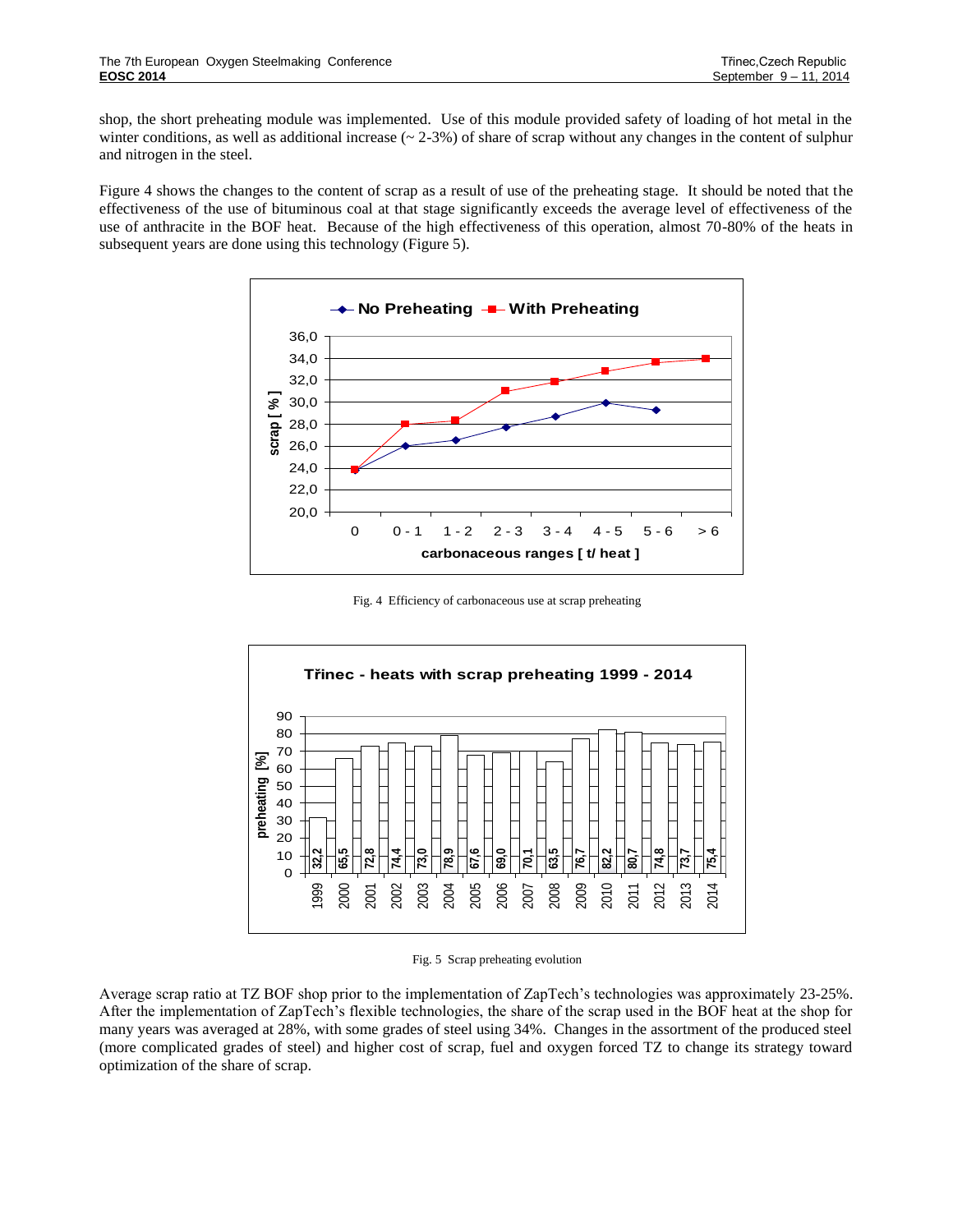## **Sintered materials**

One of the specifics of TZ was absence of equipment to produce its own dolomite. To remedy this situation, in 1999 ZapTech introduced technology for production of sintered fluxes at Trinecke sinter plant to replace traditional fluxes at the BOF shop. It was determined that three components of sintered flux are required. The design envisaged using sinters for the slag as the source of magnesia, iron oxides and calcium oxides. Despite the positive results from the use of several modifications of the sinter flux, because of the shortage of bin above BOF, at this time only MgO sinter is used. Transition to use of sinter fluxes not only improved slag formation, reduced the use of charging metal, but also reduced the cost of lime and stopped the use of burned dolomite (Figure 6)

MgO sinter material has the following properties:

- non-hydroscopic, strong, thus no problems with reloading;
- may be stored for several months;
- when handled, they are not subject to material degradation;
- use of it for oxygen converters provided better process stability, improved refining and increased steel yield.





The MgO sinter has fully replaced previously used dolomite. Use of MgO sinter flux allowed to reduce the use of slag forming materials, to reduce their cost and reduce the amount of oxygen used in the heat. Replacement of dolomite lime with MgO sinter required optimization of technology of input of slag-forming materials, and changing modes blow oxygen. Since MgO sinter is not hydroscopic, it allowed to produce it in large batches on monthly base in TZ sinter plant to be stored and used in TZ BOF shop as needed. In the past years, there were many improvements introduced to the technology to improve properties and characteristics of the sinter material.

#### **Slopping control**

Together with the new MgO sinter in BOF process was implemented the technology of Slopping control, which is now in the operation at TZ BOF shop as an everyday tool, and ZapTech keeps refining the technology. Based on the data about the composition of the loaded material, its weight and time of the loading as well as parameters for blow, this technology calculates the sloping potential. All actions were directed to calculate and control the Slag Height. The BOF heat must be conducted in such way that during the blow, the Slag Height should not exceed Critical Slag Height. The maximum slag height is controlled by optimizing the quantity of fluxes, fuels while considering the aim parameters for sulfur, phosphorous, nitrogen. Blow profile, flux profiles, and height of lance (Gap) were also optimized. It is well known that an opportunity to prevent slopping is reduced after each of the corresponding operations during the heat (loading of fluxes, changes in the position of lance, changes in intensity and quantity of blows, etc.). For example if fluxes are prepared in the bin, the only action to prevent the sloping is changes in the blow profile and the chance in the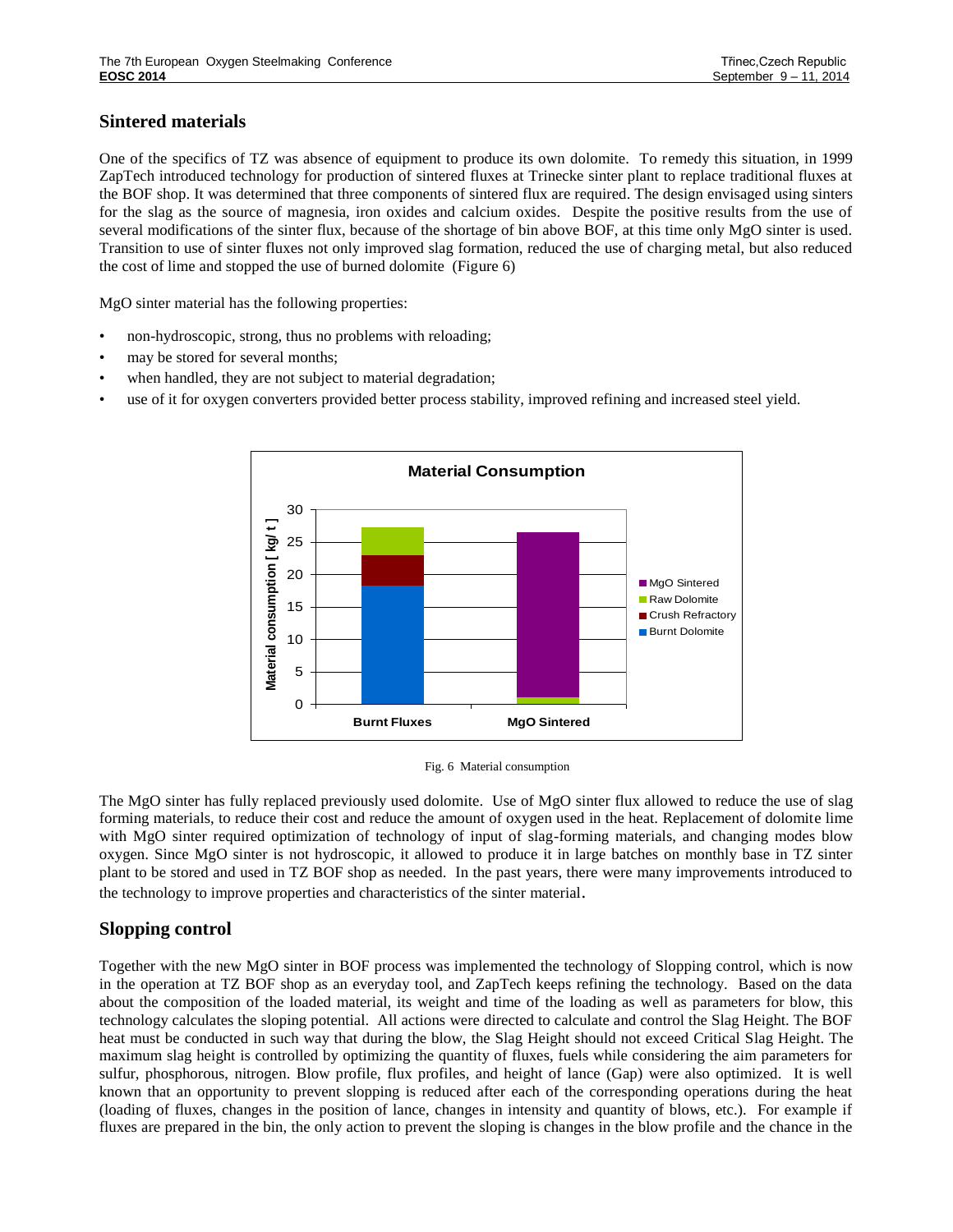intensity of blow. Possibility of calculation of the potential for sloping allows to significantly expand the chances to avoid it. In our case, as a result of additional changes in the quantity and sequence of batches of flux.

## **Slag Splashing**

TZ began using Slag splashing technology in April 2004. Combining the improvements in process control provided through ZapTech with refractory maintenance improvements provides with slag splashing allows significantly increased lining life, yield of steel and reduce use of gunning mixes.

# **Optimization of Bottom Stirring**

One of the limitations to the lining life of the BOF lining is relatively low lining life of bottom plug. As a result, one of the two BOFs operates without bottom stirring almost 60-70% of the campaign. ZapTech and TZ conducted extensive work toward improvement of the lining life and improvement of the effectiveness of bottom stirring. The work included use of joint blow with nitrogen and argon, treatment of slag build-up on the bottom, optimization of the configuration of the BOF lining and optimization of the taping, etc. The result of these efforts was more than doubling lining life of bottom plugs and provision of practically equivalent lining life of BOF and duration of work vessel with bottom stirring.

As a whole, the use this technologies in the Phase 2 allowed to increase yield, increase production of steel, reduce cost of steel and stabilize production in TZ BOF shop. The economic effect in this period was 1.0 - 7.0 USD/ t.

#### **Phase 3**

One of the strength of Z-BOP technologies is the use of proprietary mathematical model**,** which provide its optimal use. Therefore, as part of the use of the technologies during Phases 1 and 2, the parties implemented first level of mathematical models which provide their realization. Starting 2006, with goal to further: improve the effectiveness of the BOF shop's production; improve quality of the steel and to reduce the costs of production, ZapTech together with TZ started systematic implementation of the elements of dynamic control for the use in their modes. As of today, the results of these actions are the use of the complex, 2-level model where second level is based on the correction of the loading parameters of the heat based on the elements of dynamic control technology based on the concept of "optimal heat".

Use of this technology permitted TZ significantly increase production and achieve substantial economic effect without capital investments or use of the expensive materials.

We will only briefly describe these phases here. More detailed information about these models will be presented in a separate presentation at this conference.

*Technology based on concept of "Optimal heat" supports two levels of calculations.*

## **First level - control of the BOF heat**

The main objective of the first level - obtaining the given technological parameters of BOF heat, the reproducibility of the dynamics of the process from heat to heat, better reflecting the impact of the controlled parameters of the BOF process. The task is achieved through the application of technological improvements and mathematical models of the BOF process. Change is expected (operative updating) of the model parameters. Feedback is provided (operational) through actual results BOF heat and results of dynamic optimization. The correction of the required characteristics after heat and compared with estimates and actual results allows eliminating the effects uncontrolled factors and man.

Produced results allow to:

- stabilize the thermal balance of the heat, achieve optimal temperature at turndown after the main blow;
- provide the required regime of the heat, optimal chemical composition of slag during the blow;
- achieve aimed chemical composition of steel;
- reduce the number of corrective operations during the heat;
- reduce the cycle of the heat.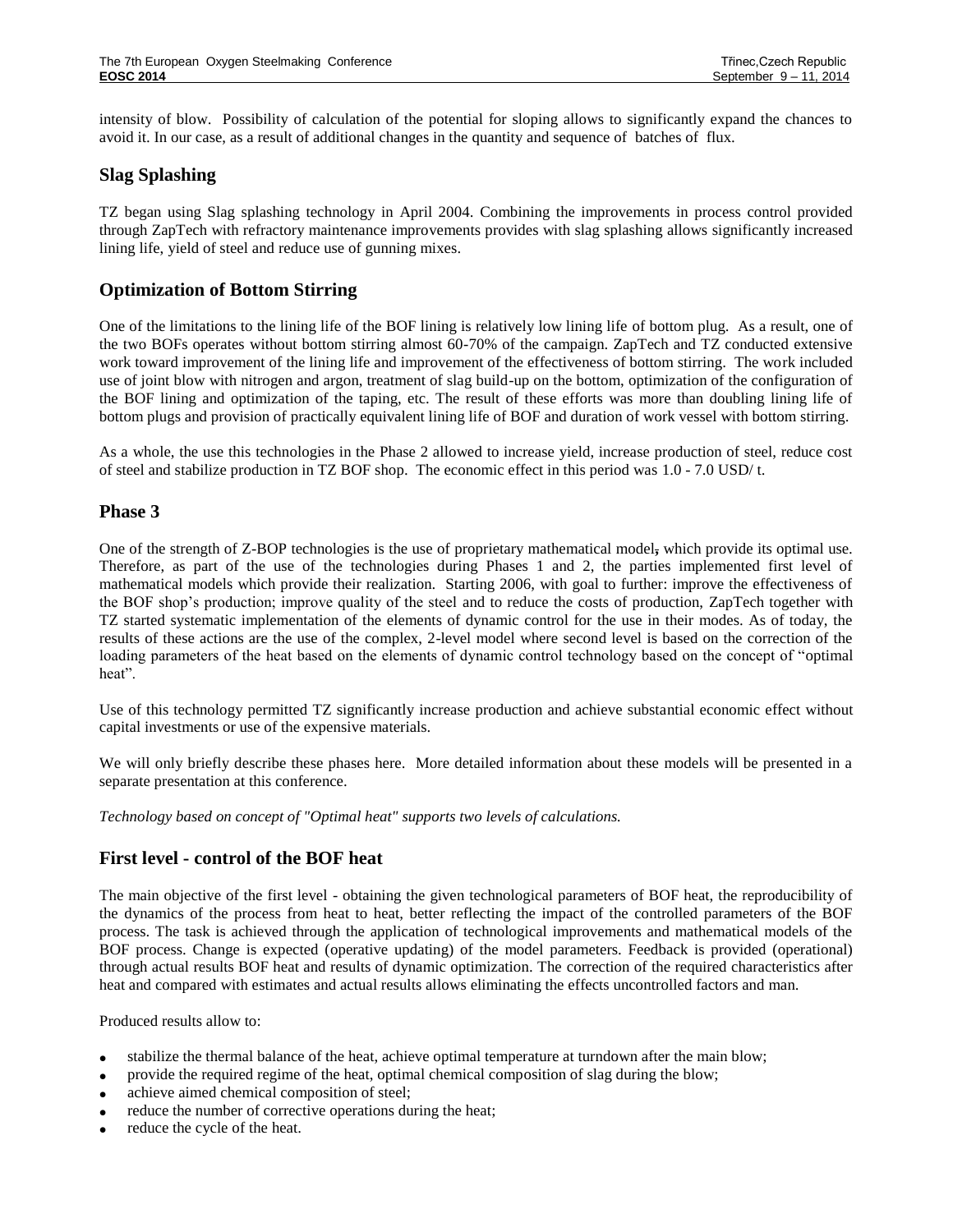As a result of this approach, the BOF shop was able to implement the Technology of quick tap and significantly increase number of heats that do not await the chemical analysis.

Implementation of heats in one-stage process (Figure 7)



Fig. 7 Share of heats using one-stage approach

## **Second level - dynamic control**

The main task of the second level - adjustment of local deviations from a given mode of operating the heat (stabilization of the dynamics of the technological process) and correction of parameters of the models of the first level control. The problem is solved at the expense of short-term adjustments (short-term changes) blowing and flux patterns (change the position of the lance and the intensity of the blow and redistribution of additives fluxes during blow).

Feedback is to use the results of dynamics of changes in the composition of exhaust gas of BOF and actual results BOF heat, which allows to increase the accuracy of the operations to achieve parameters of "optimal heat".

An important role at this level of control is the definition of "special" points during the blow. For example, sharp increase of content of CO2 in the late stages of heat, also beginning of intensive decarburization BOF baths, etc. The use of "special" points "sharp increase of content of CO2 in the late stages of heat also beginning of intensive decarburization BOF baths, clarified the calculation of the amount of oxygen in the final period, necessary to achieve a given carbon content in the metal and temperature of the bath without intermediate measurement measuring lance along the main blowing.

The implementation of the model takes into account the time lag of factual information and time of inertia (constant time) processes in BOF bath and also controlled conditions of the systems, as they have their own dynamic characteristics (for example, transport lag time for analysis BOF exhaust gas).

Use of dynamic (algorithm operating) optimization allows to:

- reduce loses of slag sloping during blow;
- provide required slag regime during the heat;
- reduce oxidation of slag and steel;
- increase the degree of control over the process, timely react to disturbances in the control systems;
- tune parameters of the first level of control.

Joint use of two-level optimizations allows to:

achieve jointly prescribed carbon and temperature of steel at turndown;